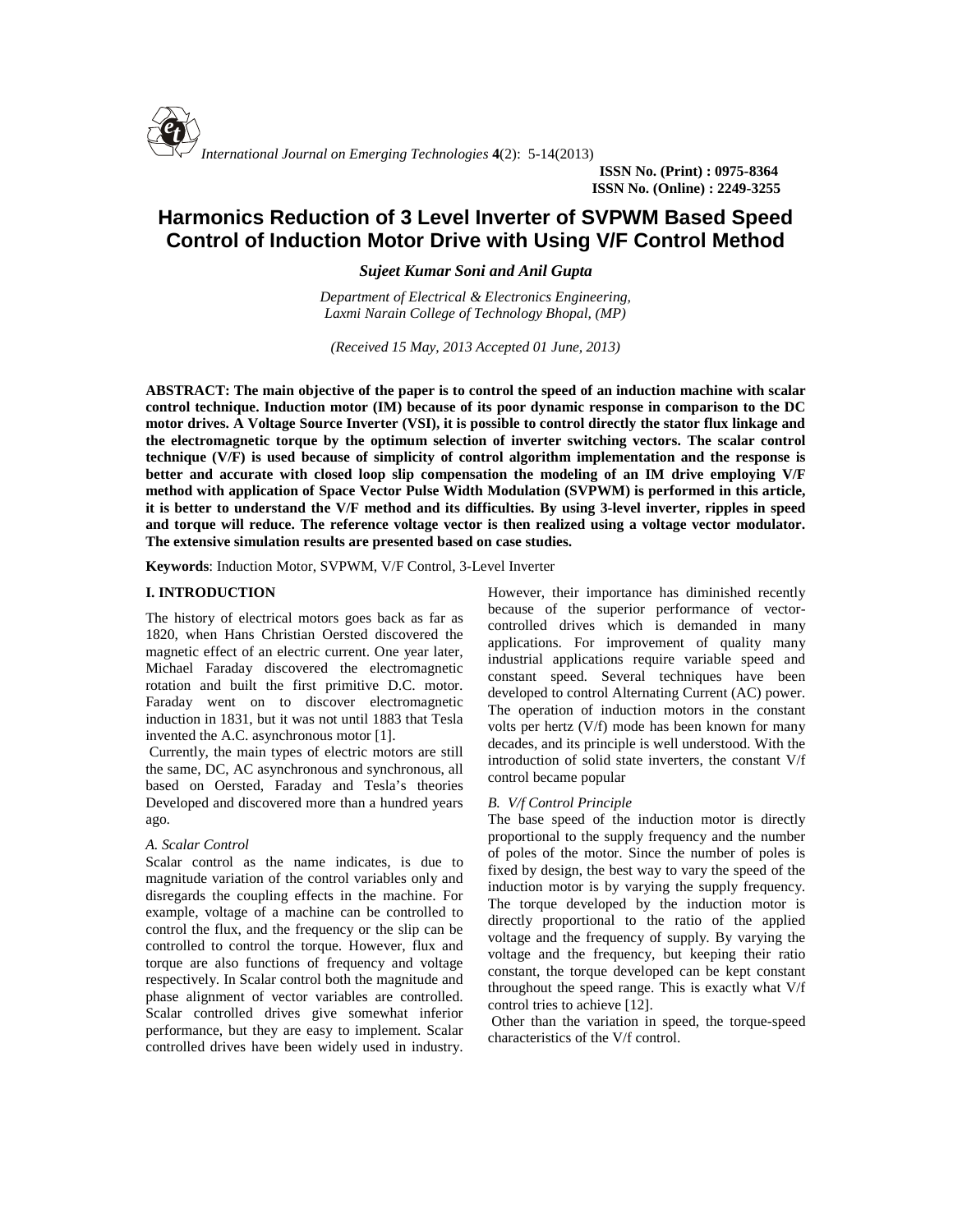Reveal the following:

• The starting current requirement is lower.

• The stable operating region of the motor is increased. Instead of simply running at its base rated speed (NB), the motor can be run typically from 5% of the synchronous speed (NS) up to the base speed. The torque generated by the motor can be kept constant throughout this region.

• At base speed, the voltage and frequency reach the rated values. We can drive the motor beyond the base speed by increasing the frequency further. However, the applied voltage cannot be increased beyond the rated voltage. Therefore, only the frequency can be increased, which results in the reduction of torque.

• The acceleration and deceleration of the motor can be controlled by controlling the change of the supply frequency to the motor with respect to time.



A wide variety of induction motors are available and are currently in use throughout a range of industrial applications. Single phase induction motors are widely used, due to their simplicity, strength and high performance. They are used in household appliances, such as refrigerators, air conditioners, hermetic compressors, washing machines, pumps, fans, as well as in some industrial applications. Before the days of power electronics, a limited speed control of IM was achieved by switching the three-stator windings from delta connection to star connection, allowing the voltage at the motor windings to be reduced.

## *C. Research Methodology*

The control scheme used has been done in MATLAB. Then accordingly the results have been obtained after simulation. Suitable development environments are very important in simulation. MATLAB 7.8 has been used for this work. With the MATLAB language, one can program and develop algorithms faster than with traditional languages because it is not needed to perform low-level administrative tasks, such as declaring variables, specifying data types, and allocating memory. The need for 'loops is also eliminated most of the times in MATLAB. As a result, one line of MATLAB code can often replace

several lines of  $C$  or  $C_{++}$  code. It is simple syntax makes it easy to learn and use. It makes debugging faster than any of the programming languages and developing environments. It can also be used as a numerical and symbolic calculator, visualization system, a programming language, modeling and data analysis environment and many more. It allows one to perform numerical calculations, and visualize the results without the need for complicated and time consuming programming. [14].

## **II. INDUCTION MOTOR MATHMATICAL MODEL**

The steady-state model and equivalent circuit are useful for studying the performance of machine in steady state. This implies that all electrical transients are neglected during load changes and stator frequency variations. The Dynamic model of IM is derived by using a two-phase motor in direct and quadrature axes [13]. This approach is desirable because of the conceptual simplicity obtained with the two sets of the windings, one on the stator and the other on the rotor. The equivalence between the three phase and two-phase machine models is derived from the simple observation. The concept of power invariance is introduced [2,3,6].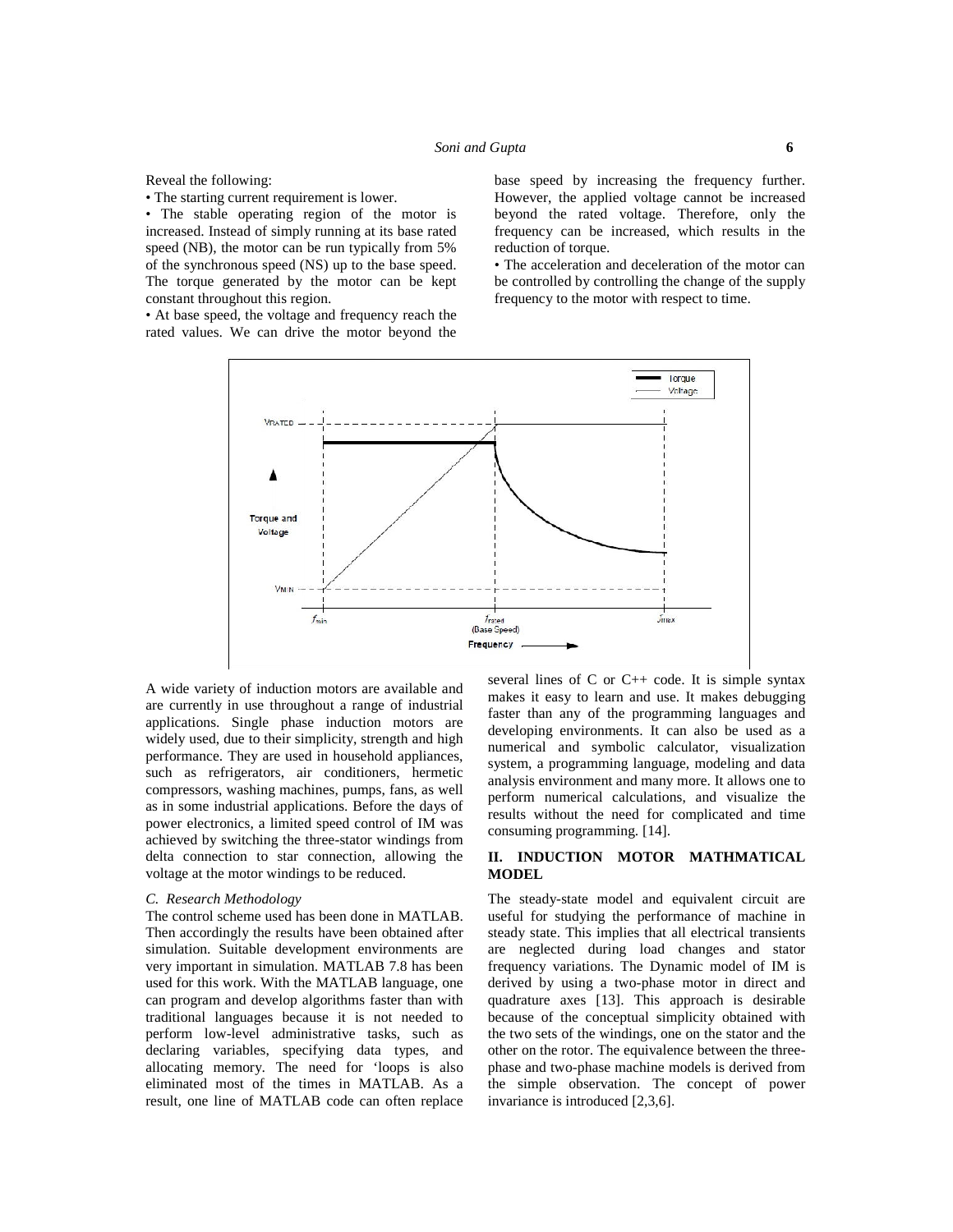The reference frames are chosen to arbitrary and particular cases such as stationary, rotor, and synchronous reference frames, are simple instances of the general case. The space-pharos model is derived from the dynamic model in direct and quadrature axes.

## *A. D-Q Model Theory*

The assumptions are made to derive the dynamic model as uniform air gap, balanced rotor and stator windings, with sinusoidal distributed mmf, inductance vs. rotor position in sinusoidal, and Saturation and parameter changes are neglected.

Basically, it can be looked on as a transformer with a moving secondary, where the coupling coefficient between the stator and rotor phase change continuously with the change of rotor position. The machine modal can be described by differential equation with time-varying mutual inductance, but such a modal tend to be very complex, note that a three phase machine can be represented by an equivalent two-phase machine in which  $d_r - q_r$ correspond to stator direct and quadrature axes, and  $d_{s}$ -q<sub>s</sub> correspond to rotor direct and quadrature axes. Although it is somewhat simple, the problem of time varying parameters still remains. R.H. Park in the 1920s, proposed a new theory of electrical machine analysis to solve this problem. The problem has been for mulated with change of variable which, in effect,

replaced the variable (voltage, current, and flux linkage) associated with the stator winding of a synchronous machine with variable associated with fictitious winding rotating with the rotor at synchronous speed. Then essentially, transformed, or referred the stator variable to a synchronously rotating reference frame fixed in the rotor. With such a transformation (called park's transformation), all the time varying inductances can be eliminated [11]. Later, in the 1930s, H. C. Stanley showed that time varying inductances in the voltage equation of machine due to electric circuit in relative motion can be eliminated by transforming the rotor variable to variable associated with fictitious stationary winding, in this case, the rotor variable are transformed to a stationary reference frame fixed on the stator. Later, G. Kron proposed a transformation of a both stator and rotor variable to a synchronously rotating reference frame that move with the rotating magnetic field. D.S. Brereton proposed a transformation of stator variables to a rotating reference frame that is fixed rotor. In fact, it was shown later by Krause and Thomas that time-varying inductance can be eliminated by referring the stator and rotor variable to a common reference frame which may rotate any speed (arbitrary reference frame). Without going deep into the rigor of machine analysis, it will try to develop a dynamic machine model in synchronously rotating and stationary reference frame.



Fig. 2.1 Stationary Frame a-b-c to d<sup>8</sup>-q<sup>8</sup> Axes Transform motion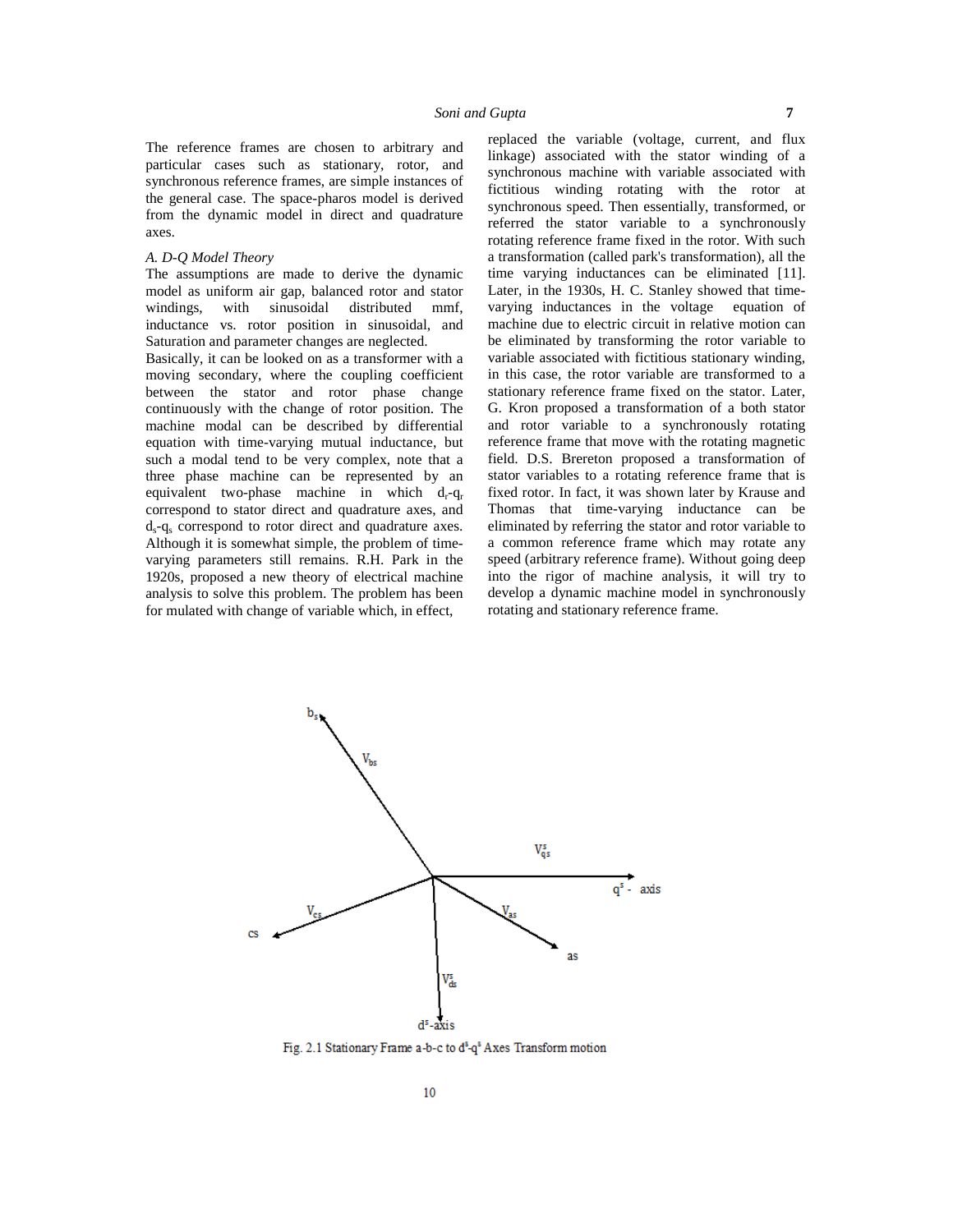# *B. Axes Transformation*

Consider a symmetrical three- phase induction machine with stationary by-c a axes at 2 /3 angle apart, as shown in Figure 2.1. The main goal is to transform the three-phase stationary reference frame  $(a_s - b_s - c_s)$ variables into two phase stationary reference frame  $(d^s - q^s)$  variables and then transform these to synchronously rotating reference frame  $(d^e - q^e)$ , and vice versa. Assume that the  $d^s - q^s$  axes are oriented at 'O' angle shown in Figure 2.1. The voltage  $V_{ds}^s$  and  $V_{qs}^s$  can be resolved into as-bs-cs components can be represented in the matrix for m as:

$$
\begin{bmatrix}\nVas \\
Vbs \\
Vcs\n\end{bmatrix} = \begin{bmatrix}\n\cos\theta & \sin\theta & 1 \\
\cos(\theta - 120^\circ) & \sin(\theta - 120^\circ) & 1 \\
\cos(\theta + 120^\circ) & \sin(\theta + 120^\circ) & 1\n\end{bmatrix} \begin{bmatrix}\nV_{qs}^3 \\
V_{qs}^3 \\
V_{qs}^3 \\
V_{qs}^3\n\end{bmatrix}
$$
...(2.1)

The corresponding inverse relation is :

$$
\begin{bmatrix} V_{qs}^s \\ V_{ds}^s \\ V_{qs}^s \end{bmatrix} = \frac{2}{3} \begin{bmatrix} \cos\theta & \cos(\theta - 120^\circ) & \cos(\theta + 120^\circ) \\ \sin\theta & \sin(\theta + 120^\circ) & \sin(\theta + 120^\circ) \\ 0.5 & 0.5 \end{bmatrix} \begin{bmatrix} V_{as} \\ V_{bs} \\ V_{cs} \end{bmatrix}
$$
...(2.2)

Where,  $V_{\alpha s}^s$  is added as the zero sequence component, which may or not be present. The voltage had been considered as the variable. The current and flux linkage can be transformed by similar equations. It is convenient to set (1) = 0, so that the  $\mathbb{Q}^3$ -axis is aligned with the as-axis. Ignoring the zero sequence components, the transformation relations can be simplified with the help of equations (2.1) and (2.2) by assuming  $\epsilon$  = 0 in these respective equations as:

$$
V_{\text{as}} = V_{\text{as}} \qquad \qquad \dots (2.3)
$$
  
\n
$$
V_{\text{bs}} = -\frac{1}{2} V_{\text{as}}^{\text{s}} - \frac{\sqrt{3}}{2} V_{\text{ds}}^{\text{s}} \qquad \qquad \dots (2.4)
$$

$$
V_{cs} = -\frac{1}{2} V_{qs}^s + \frac{\sqrt{3}}{2} V_{ds}^s \qquad \qquad \dots (2.5)
$$

and inverse equations are expressed as:

$$
V_{qs}^{s} = \frac{2}{3} Vas - \frac{1}{3} Vbs - \frac{1}{3} Vcs = Vas
$$
...(2.6)  

$$
V_{ds}^{s} = -\frac{1}{\sqrt{3}} Vbs + \frac{1}{\sqrt{3}} Vcs
$$

#### **III. MATHEMATICAL MODEL OF INDUCTION MOTOR**

An induction motor is modeled using voltage and flux equations which are referred to synchronous reference frame, denoted by the superscript "e".

**Stator Voltage Equation :**

$$
V_s^{\mathbf{e}} = \text{Rs } i_s^{\mathbf{e}} + \text{jwe } \lambda_s^{\mathbf{e}} + \text{P} \lambda_s^{\mathbf{e}} \tag{2.7}
$$

**Rotor Voltage Equation:**

$$
O = \mathbf{R} \mathbf{r} \mathbf{i}^{\mathbf{e}}_{\mathbf{r}} + \mathbf{j}(\omega_{\mathbf{e}} - \omega_{\mathbf{r}}) \lambda_{\mathbf{r}}^{\mathbf{e}} + \mathbf{P} \lambda_{\mathbf{r}}^{\mathbf{e}} \tag{2.8}
$$

**Stator Flux Equation :**

$$
\lambda_{\mathbf{s}}^{\mathbf{e}} = \mathbf{L}_{\mathbf{s}} \mathbf{i}_{\mathbf{s}}^{\mathbf{e}} + \mathbf{L}_{\mathbf{m}} \mathbf{i}_{\mathbf{r}}^{\mathbf{e}} \tag{2.9}
$$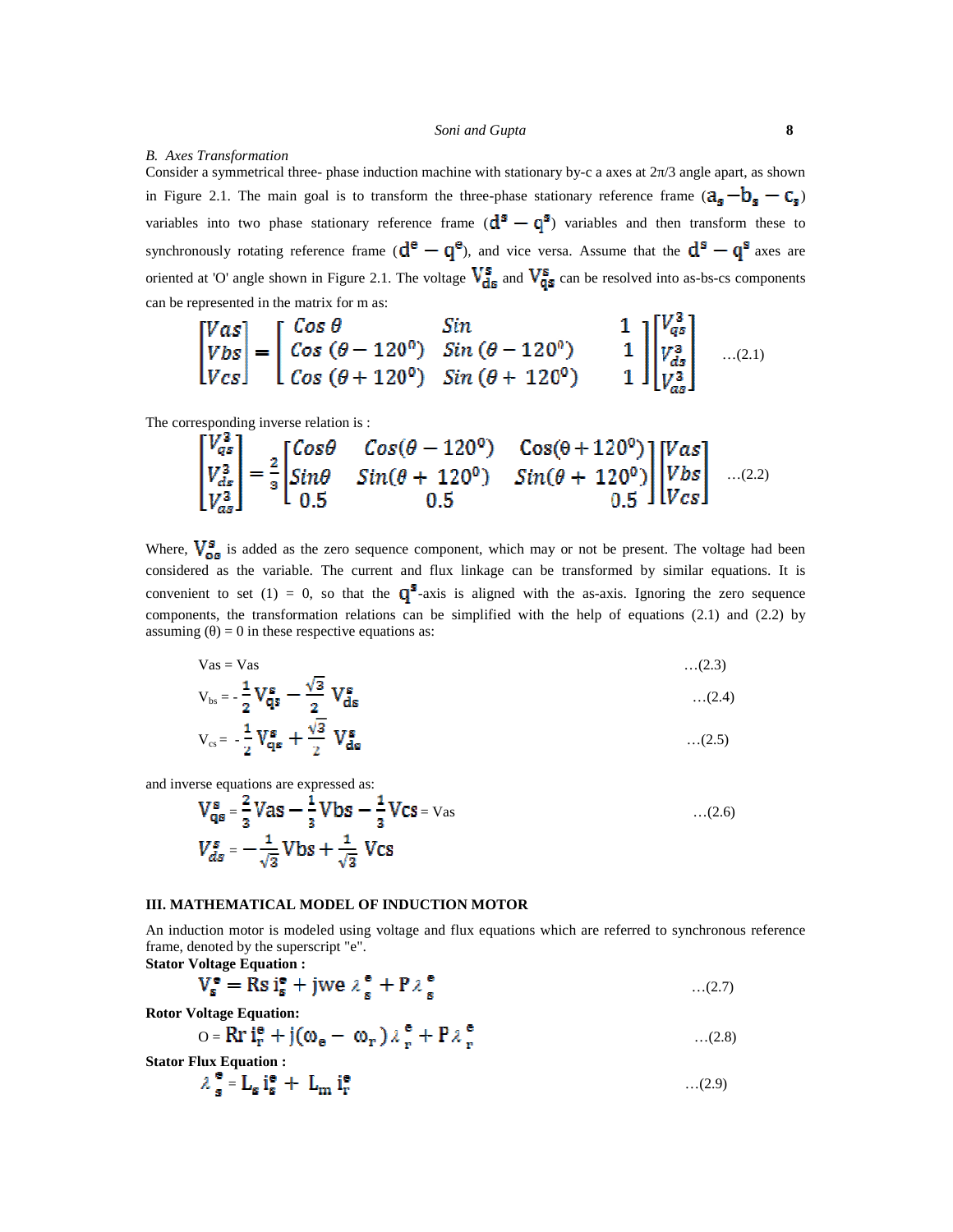*Soni and Gupta* **9**

Rotor Flux Equation:

$$
\lambda \frac{\mathbf{e}}{\mathbf{r}} = \mathbf{L}_{\mathbf{r}} \mathbf{i}^{\mathbf{e}}_{\mathbf{r}} + \mathbf{L}_{\mathbf{m}} \mathbf{i}^{\mathbf{e}}_{\mathbf{s}}
$$
...(2.10)

Mechanical Equation:

$$
T_e = T_L = J_m P \omega_r + B_m \omega_r
$$
...(2.11)  

$$
T_e = \frac{^{3P}}{^{2}} \left( \lambda \frac{^{e}}{^{sd}} \frac{^{ie}}{^{sq}} - \lambda \frac{^{e}}{^{sq}} \frac{^{ie}}{^{sd}} \right)
$$
...(2.12)

By referring to a stationary reference frame, denoted by the superscript "s", with d-axis attached on the stator winding of phase "A", the mathematical equations of induction motor can be rewritten as follows. Stator voltage Equation:

$$
V_s^s = \tR_s i_s^s + P \lambda_s^s \t\t\t\t\t \ldots (2.13)
$$

Rotor voltage Equation:

$$
O = R_r i_r^s - j\omega_r \lambda_r^s + P \lambda_r^s
$$
...(2.14)

Stator Flux Equation:

$$
\lambda_{\mathbf{s}}^{\mathbf{s}} = \mathbf{L}_{\mathbf{s}} \mathbf{i}_{\mathbf{s}}^{\mathbf{s}} + \mathbf{L}_{\mathbf{m}} \mathbf{i}_{\mathbf{r}}^{\mathbf{s}} \tag{2.15}
$$

Rotor Flux Equation:

$$
\lambda \frac{\mathbf{s}}{\mathbf{r}} = \mathbf{L}_{\mathbf{r}} \mathbf{i}^{\mathbf{s}}_{\mathbf{r}} + \mathbf{L}_{\mathbf{m}} \mathbf{i}^{\mathbf{s}}_{\mathbf{s}} \tag{2.16}
$$

Mechanical Equation:

$$
\mathbf{T}_{\mathbf{e}} = \frac{3\mathbf{P}}{2} \frac{\mathbf{L}\mathbf{m}}{\sigma \mathbf{L}_{\mathbf{S}} \mathbf{L}_{\mathbf{r}}} \left( \lambda \frac{\mathbf{s}}{\mathbf{s} \mathbf{d}} \mathbf{i}^{\mathbf{s}}_{\mathbf{s} \mathbf{q}} - \lambda \frac{\mathbf{s}}{\mathbf{s} \mathbf{q}} \mathbf{i}^{\mathbf{s}}_{\mathbf{r} \mathbf{d}} \right) \tag{2.17}
$$

$$
T_e - T_L = J_m P \omega r + B_m \omega_r
$$
  
= total leakage factor, ...(2.18)

 $Where$ 

$$
=1-\frac{{\bf L}^2{\bf m}}{{\bf L}_s{\bf L}_r}
$$

All of the above equations explain the modeling of induction motor in synchronous reference frame and stationary reference frame.

# **IV. SPACE VECTOR PULSE WIDTH MODULATION (SVPWM)**

The space vector pulse width modulation method is an advanced, computation intensive PWM method, which is an excellent feature and is possibly the best among all the PWM techniques for variable frequency drive applications. It has been found wide spread application in recent years, because of its superior performance characteristics.

*A. Advantages of Svpwm*

Space vector PWM is considered a better technique of PWM implementation owing to its associated advantages mentioned below:

- (i) Better fundamental output voltage.
- (ii) Improved harmonic spectrum.
- (iii) Easier implementation in Digital Signal Processor and
- (iv) Microcontrollers.

#### *B. SVPWM For Three-Level Inverter*

This p a p e r proposes a g e n e r a l SVPWM algorithm for threelevelinverter based on standard two-level inverter. The proposed scheme is described clearly and simulation results are reported to demonstrate its effectiveness. The entire control scheme is implemented with Matlab/Simulink [4]. Investigated the concepts of sinusoidal pulse width modulation, optimized harmonic stepped waveform and selective harmonic Elimination techniques [5]. Evaluated the state of the art in pulse width modulations for three-phase voltage source inverter fed AC drives. He described feed forward and feedback pulse width modulation schemes for industrial applications and described the secondary effects such as transients in synchronized pulse width modulation schemes and adequate compensation methods [6].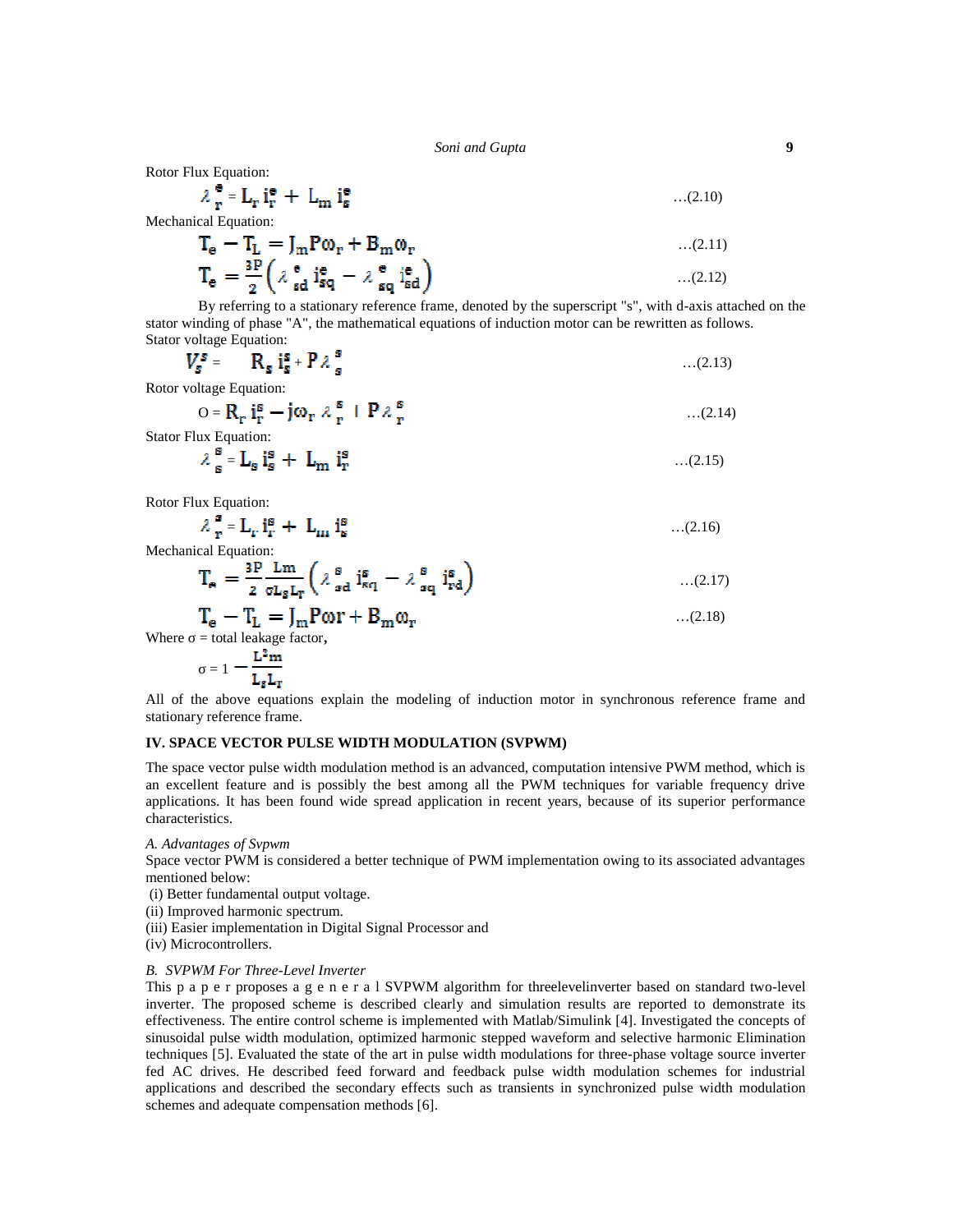One of the most popular modulation approaches for two-level converters is space vector pulse width modulation [7], which is now being used more and more in the control of multilevel converters. This is an advanced and computation intensive PWM technique. The SVPWM increases the output capability of SPWM without distorting line to line output voltage waveform. The concept of space voltage vectors corresponding to various switching states has been applied to study the impact of various switching states on the capacitor charge balancing in almost every paper discussing the SVPWM approach. An advantage of the SVPWM is the instantaneous control of switching states and the freedom to select vectors in order to balance the NP. Additionally, one can realize output voltages with almost any average value by using the nearest three vectors, which is the method that results in the best spectral performance.

Zhenyu [8] described and reviewed the three commonly used PWM techniques, sinusoidal PWM technique, space vector PWM techniques and hysteresis PWM techniques and presented the better utilization of dc supply and reduction of harmonics of space vector PWM vs. sinusoidal PWM.

The relationship between the space vector PWM and the carrier-based PWM method, and they proposed a novel carrier-based PWM strategy to balance the neutral point potential and analytically described the voltage [9]. The proposed new simplified method of space-vector pulse width modulation for three-level inverter based on the simplification of the space vector diagram of a three-level inverter into that of a two-level inverter [10].

The proposed a space vector PWM algorithm for a three-level voltage-fed inverter, extended to over modulation range. The over modulation strategy easily blends with the under modulation algorithm so that the inverter can operate smoothly from low speed to the extended speed rang [13]. The three-level space vector PWM inverters and suggests two new algorithms of space vector PWM using non-nearest three and four vectors in a control period to avoid such a narrow pulse problem [15].

This paper presented a new modulation approach for the complete control of the neutral-point voltage in the three-level three-phase neutral-point-clamped voltage source inverter based on the virtual space vector concept, guarantees the balancing of the neutral-point voltage for any load over the full range of converter output voltage and for all load power factors, the only requirement is that the addition of the output three-phase currents equals zero [16]. Sinusoidal PWM and space vector modulation

techniques used in classical two level industrial inverters. The simulation results are validated by experimental ones obtained employing a NPC inverter prototype and a control board, based on a TI TMS320F2407 microcontroller [17].

Three-level inverters have attracted the attention of researchers since their introduction by Nabae et al. [18] in 1981. Though simple and elegant, neutral clamped circuit topology has a few disadvantages. Neutral point fluctuation is commonly encountered as the capacitors connected to DC-bus carry load currents. Also, there is ambiguity regarding the voltage rating of the semiconductor devices, which are connected to the neutral point. This calls for a conservative selection of devices for reliable operation, which, however, increases cost. H-bridge topology [19, 20] eliminates the problem of neutral fluctuation, but requires three isolated power supplies. Diode clamped inverter method alleviates the problem but does not eliminate it. Three-Level inversion may also be achieved with two 2-level inverters, driving an open-end winding induction motor from either end [2, 6].

The inverters in this case require isolated power supplies to eliminate the harmonic currents of the triple order in the individual motor phases.

While two level-shifted triangular carrier waves are generally employed to compare the modulating sine wave to generate PWM signals for a 3-level Inverter [19], one bipolar triangular carrier wave is sufficient for a 2-level inverter, As mentioned earlier, one of the important advantages of the proposed 3-level inverter is that it can be operated as a 2-level inverter in the lower output voltage range. This is accomplished by comparing the modulating sine wave with only one triangular carrier wave for the generation of PWM signals in the lower output voltage range and with two triangular carrier waves in the higher output voltage range. To get a clear picture to facilitate the explanation of the proposed SPWM strategy, the frequency of the triangular carrier wave was chosen to be only 11 times that of the frequency of the modulating sine wave. Also, to simplify the illustration of the concept of the proposed SPWM strategy, it is assumed that the frequency of the modulating sine wave is constant. But, in reality, it is varied by the speed controller as in V/f control or the vector control. Also, the frequency of the triangular carrier wave will be significantly higher in practice. In this paper, a sine-triangle PWM scheme is also proposed for the inverter scheme. The scheme does not require look-up tables to realize the switching sequences as in the case of space vector modulation.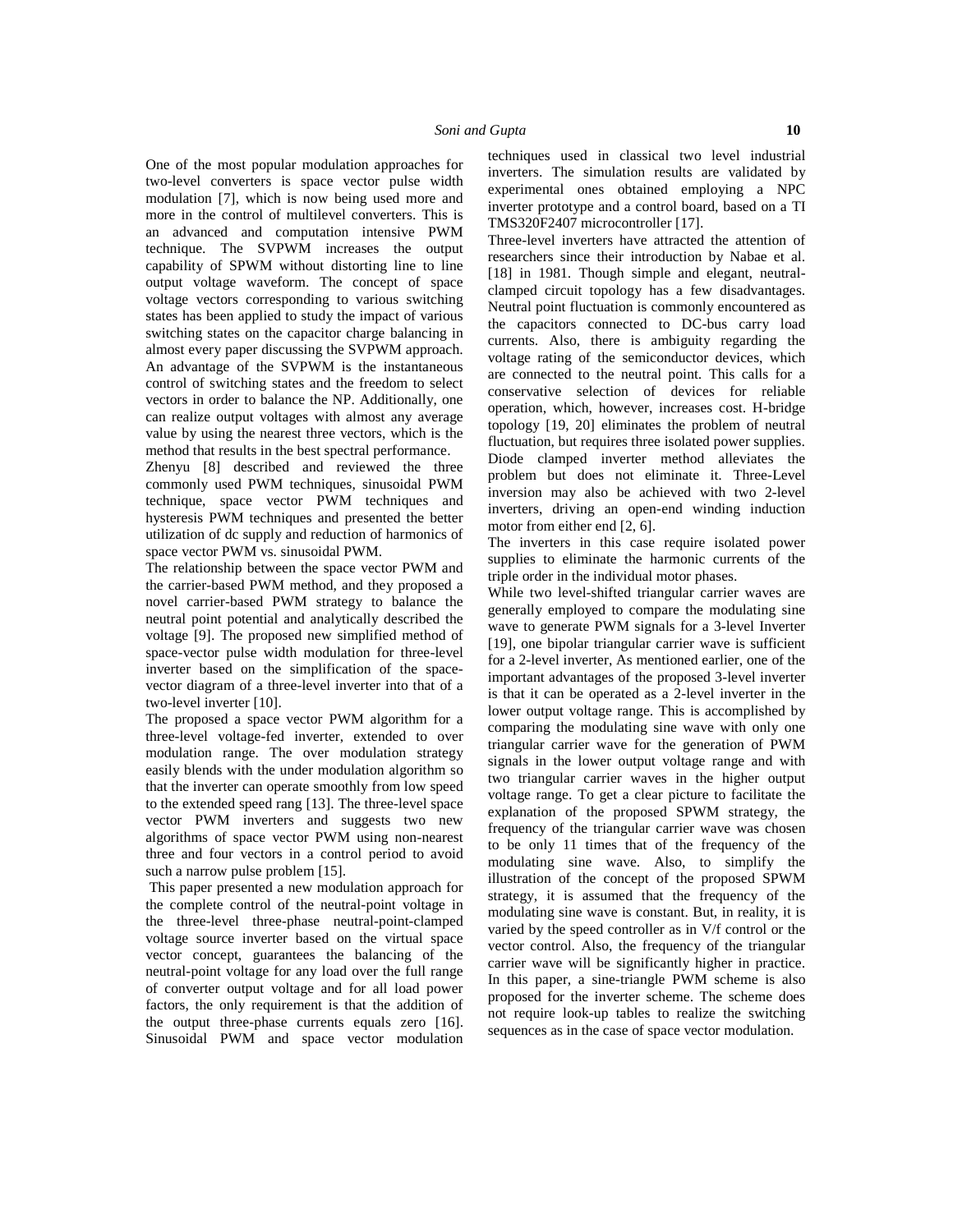A new 3-level voltage source inverter, obtained by cascading two 2-level inverters, is proposed in this paper. The DC link capacitors of individual inverters carry only the ripple currents and not the load current. Hence the voltage fluctuations of the neutral point are avoided in the proposed scheme. However, three switches in the proposed scheme must be rated to block the entire DC bus voltage. .In the lower range of output voltage, 2-level inversion can be achieved by switching only one inverter and therefore the switching losses are lower when compared to a conventional 3-level inverter.

A modified sine-triangle-based PWM is also presented in this paper. The scheme is capable of ensuring a smooth changeover from 2- to 3-level inversion mode and vice versa.  $\square$  Simulation results indicate that the proposed inverter scheme is capable of rendering good performance in closed loop applications also.

## **Three-level Inverter Topology and Switching states**

Fig. 3.1 shows a schematic diagram of a three-level inverter. Each phase of the inverter consists of two clamping diodes, four IGBTs and four freewheeling diodes. Since three kinds of switching states and terminal voltages exist in each phase, the three-level inverter has  $27(3^3)$  switching states. Fig. 3.2 shows the representation of the space voltage vectors for output voltage and the space vector diagram of all switching states, where the P, O, N represent terminal voltage respectively, that is Vdc/2, 0, - Vdc/2. According to the magnitude of the voltage vectors, we divide them into four groups; zero voltage vector (V0), small voltage vectors (V1, V4, V7, V10, V13, and V16), middle voltage vectors (V3, V6, V9, V12, V15, V18) and large voltage vector (V2, V5, V8, V11, V14, and V17). The zero voltage vector (ZVV) has three switching states, small voltage vector (SVV) has two switching states, the middle voltage vector (MVV) and large Voltage vector (LVV) has only one switching state.



Switching states of three- level inverter.

| Switching symbols | Switching<br>condition |            |            |            | output voltage(Vao) |
|-------------------|------------------------|------------|------------|------------|---------------------|
| P                 | <b>ON</b>              | ON         | <b>OFF</b> | <b>OFF</b> | $+Vdc/2$            |
| $\Omega$          | <b>OFF</b>             | ON         | ON         | <b>OFF</b> | $\theta$            |
| N                 | <b>OFF</b>             | <b>OFF</b> | ON         | ON         | $-Vdc/2$            |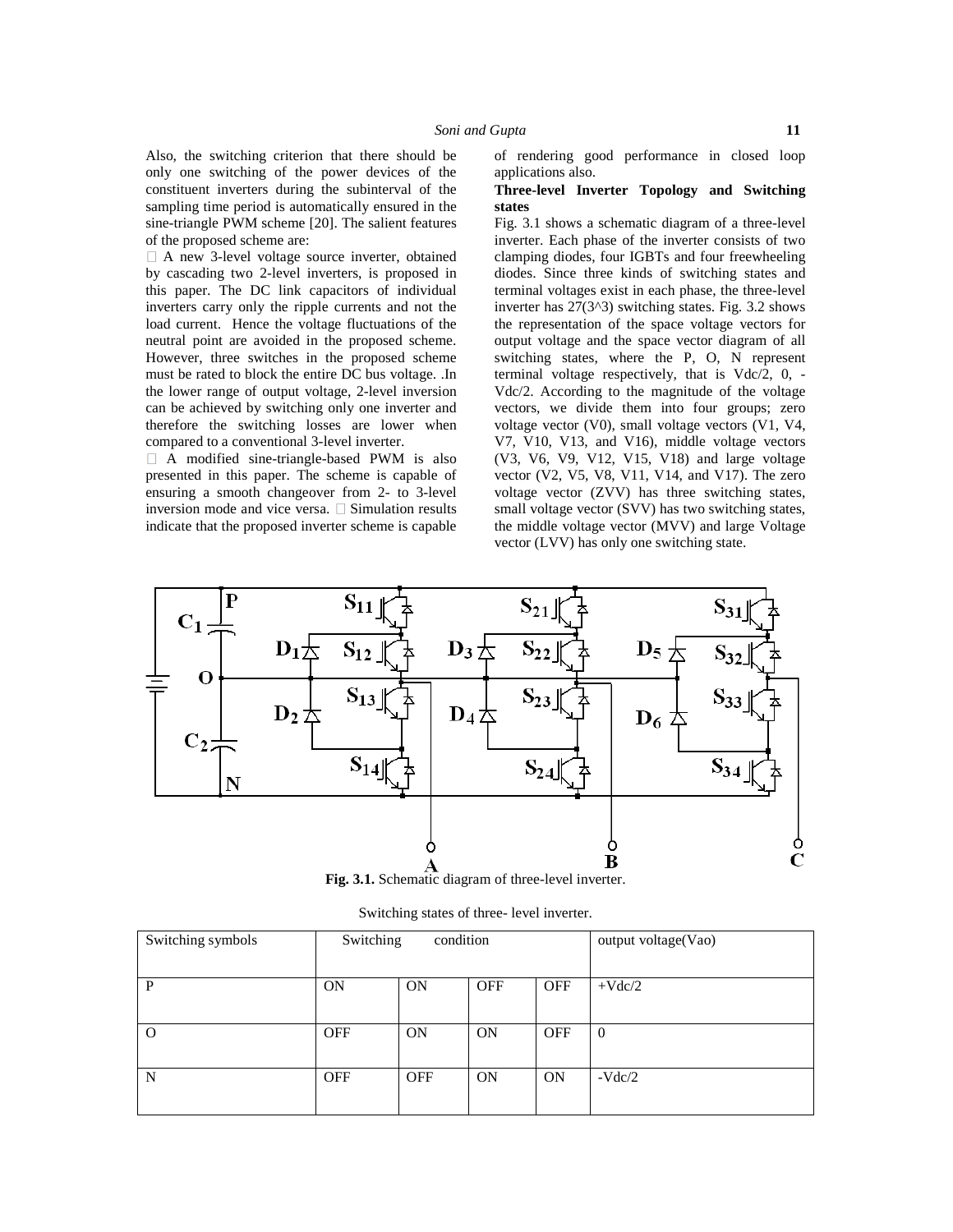# **IV. RESULT**



**Fig. 3.1.** SVPWM based speed control of induction motor v/f control.

#### *A. Result Analysis*

**Changing In Reference Speed.** In this case, reducing the reference speed of induction motor from 157 to 130 rps at  $t = 1$  sec. in this case, up to t  $=$  3 sec. drive is operated at 130 rps. speed and after t  $= 1$  sec. controllers reduce the speed of induction

motor to 130 rps. The corresponding speed, dc link voltage and stator currents are showing in Fig. 4.1. respectively. According to currents, it seems that motor is operating at constant load at before and after  $t = 1$  sec.



**Fig. 4.1.** Speed v/s torque.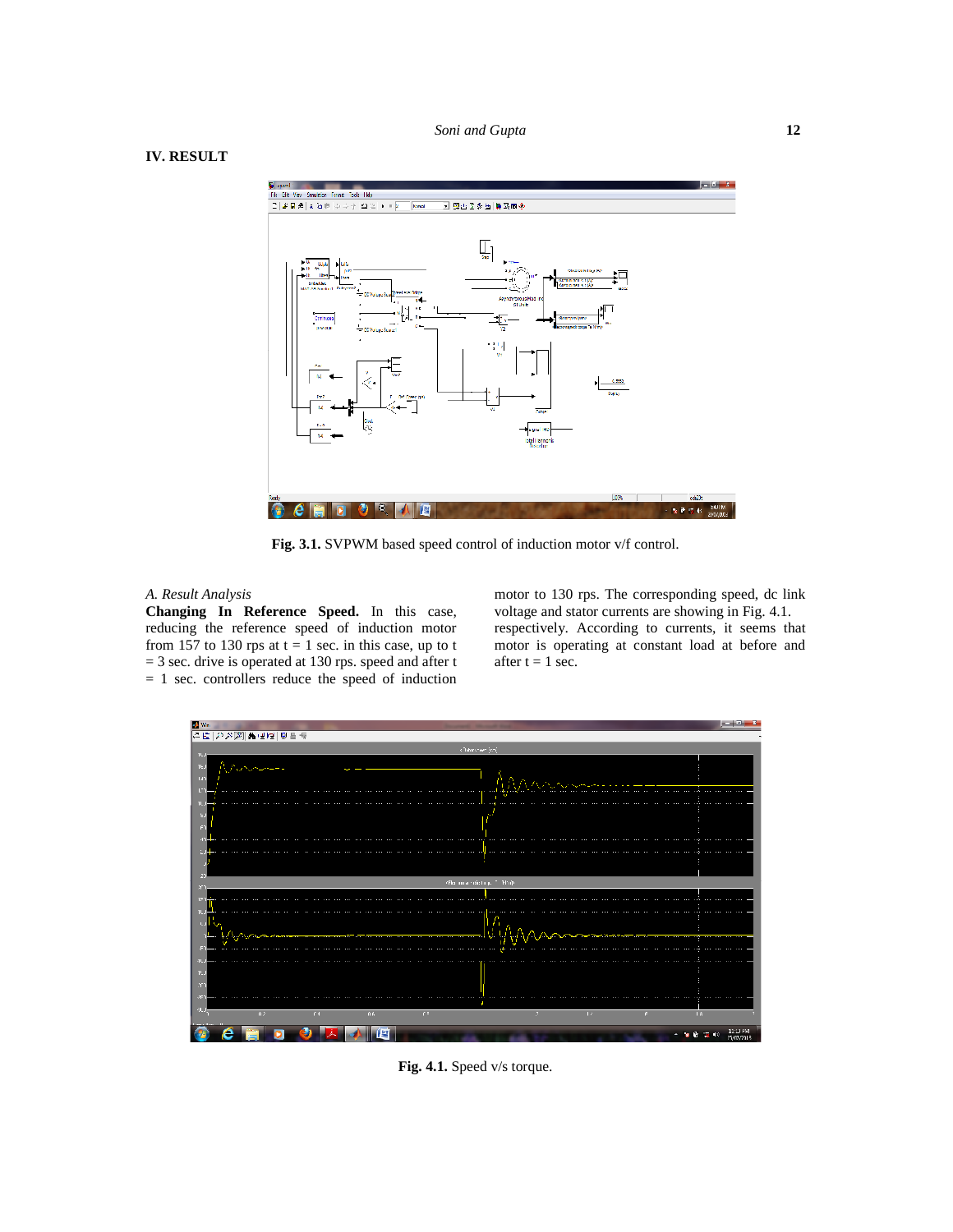*Soni and Gupta* **13**



**Fig. 4.2.** Stator current ia, ib & ic.

## **VI. CONCLUSION**

The present paper has presented a induction motor drive based on v/f controller. This controller determinates the desired amplitude of torque in terms of voltage and speed in terms of frequency. By using 3-level inverter, ripples in speed and torque will reduce.

The main advantage in this proposed method is incorporated V/F based induction motor control with SVPWM based 3-level inverter. So that the advantages in 3-level with SVPWM as increased the performance and life time of drive. These advantages allow implementing controllers for electric vehicles; because, mainly electric vehicles need high starting torque so this is produce the required torque with minimum torque ripples and in electric vehicles, operation of drive is depends on variable torque with constant speed applications as well as variable speed with constant torque application.

# **REFERENCE**

[1]. I.P. Kopylov, Mathematical Models of Electric Machines, Translated from the Russian by P.S. Ivanovo, Revised from the Russian edition, 1980.

[2]. Bose B.K.,Modern power electronics and AC Drives, Prantice Hall 2002.

[3]. G. K. Dubey, Power Semiconductor Controlled Drives, Prentice Hall, Englewood, NJ, 1989.

[4]. O.Chandra Sekhar and K. Chandra Sekhar, Simulation and Comparison of 2-L & 3-L Inverter Fed Induction Motor DTC Drives. *International*

*journal of computer and electrical engineering*, Vol.**3** No.5 October 2011.

[5]. P.K.Chaturvedi, Shailendra K. Jain, Pramod Agrawal, "Investigations on Different Multilevel Inverter Control Techniques by Simulation," *IETE Journal of Research,* Vol. **54**, issue 4, 2008, pp. 297- 307.

[6]. Joachim Holtz, "Pulse Width Modulation- A Survey," *IEEE Tans. on Industrial Electronics*, vol. **39**, No. 5, December 1992, pp.410-420.

[7]. Van Der Brmck, H.W., Skudelny, H.C. and Stanke G.V., "Analysis and Realization of a Pulsewidth modulation based voltage space vectors", *IEEE Transactions on Industry Applications*, Vol. **24**, No. 1, January1988, pp. 142 -150.

[8]. Zhenyu Yu, Arefeen Mohammed, Issa Panache, " A Review of Three PWM Techniques," Proceedings of the American Control Conference, New Mexico, June 1997, pp. 257-261.

[9]. Jang-Hawan Kim, Seung-Ki Sul, "Carrier based Pulse Width Modulation for Three-level Inverters: Neutral point potential and Output Voltage.

[10]. Jae Hyeong Seo, Chang Ho Choi, Dong Seok Hyun, "A new simplified space-vector PWM method for three-level inverters,'' *IEEE Trans. Power Electronics*. Vol. **16**, July 2001, pp.545-550.

[11]. R. H. Park, Two-reaction theory of synchronous machines-generalized method of analysis -Part 1, AIEE

Trans., vol. **48**, pp. 716–727, July 1929 [12]. <www.renesas.com>